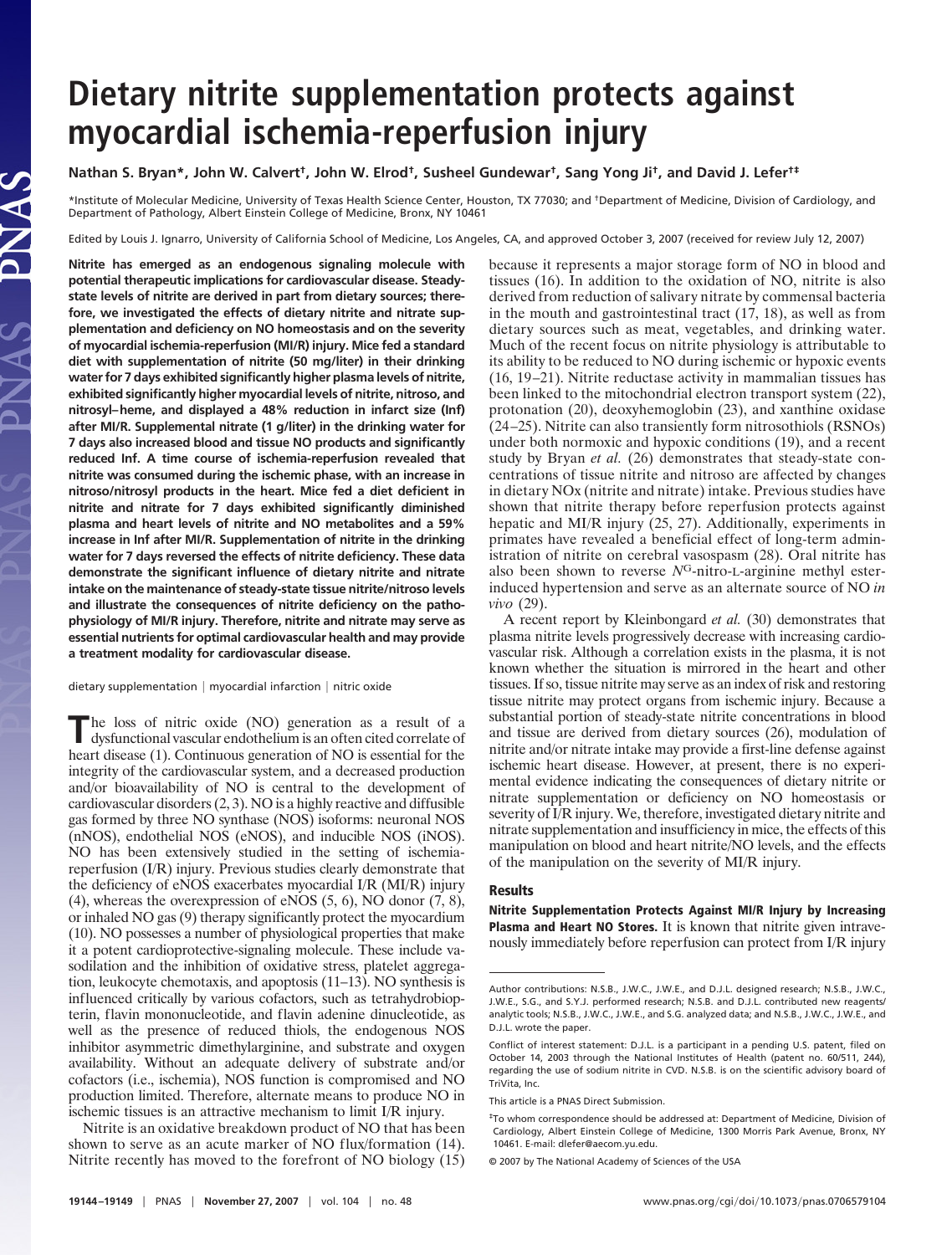

**Fig. 1.** Steady-state plasma and heart NOx and nitros(yl)ation levels. (*A*–*D*) Mice were fed a STD rodent chow with or without 50 mg/liter nitrite supplementation for 7 days, at which time steady-state levels of plasma and heart nitrite (*A*), nitrate (*B*), nitroso (RXNO) (*C*), and heart nitrosyl–heme (NO-Heme) (*D*) were measured. (*E*) Mice fed STD rodent chow supplemented with nitrite in their drinking water exhibited significantly higher plasma levels of nitrite, as well as significantly higher heart levels of nitrite, nitroso, and nitrosyl– heme. Nitrite supplementation significantly attenuated myocardial infarct size (Inf/AAR) by 44%. The numbers inside bars indicate the number of animals per group. LV, left ventricle.

(27). Because of the relatively short circulating half-life of nitrite in blood (110 seconds) (31), it is not clear whether nitrite administered subchronically in the drinking water can affect blood and tissue nitrite concentrations and therefore affect the outcome from an I/R insult. To test this notion, nitrite (50 mg/liter) was administered in the drinking water of mice on a standard (STD) rodent chow (Purina 5001; Purina) for 7 days. As shown in Fig. 1, there was a significant increase in steady-state concentrations of plasma nitrite (Fig. 1*A*) and nitroso products (RXNO) (*S*-nitrosothiols and *N-*nitrosoproteins) (Fig. 1*C*), as well as a significant increase in steady-state concentrations of heart nitrite (Fig. 1*A*), nitroso products (Fig. 1*C*), and nitrosyl–heme products (Fig. 1*D*). Plasma and heart nitrate (Fig. 2*B*) levels trended toward an increase, although no statistical significance was observed. To test whether nitrite supplementation and the biochemical changes resulted in protection against I/R injury, mice were subjected on the seventh day to 30 min of ischemia followed by 24 h of reperfusion. The area at risk (AAR) per left ventricle was similar for the mice maintained on a STD rodent diet (55.2  $\pm$  1.8%) and those supplemented with nitrite  $(58.3 \pm 2.1\%)$  (Fig. 1*E*). The mice supplemented with nitrite water for 7 days displayed a 48% reduction in infarct size relative to the AAR (47.3  $\pm$  5.8% vs. 24.7  $\pm$  3.4%) and the infarct size relative to the entire left ventricle by 44% (26.1  $\pm$  3.2% vs. 14.7  $\pm$  2.3%). These data reveal that increasing nitrite dietary intake affects steady-state concentrations of cardiac nitrite, nitroso modified

proteins, and nitrosyl–heme products and provides significant cardioprotection against I/R injury.

**Nitrite Consumption During Myocardial Ischemia Leads to Increased Levels of Nitroso and NO–Heme Products in the Heart.** Exogenous administration of nitrite has been shown to be protective in both the heart and the liver after I/R (25, 27). It has been speculated that nitrite is reduced to NO under ischemic conditions to provide an alternate source of NO when NOS is inactive because of decreased oxygen saturation and substrate delivery. Recent data also demonstrate that RSNOs are cytoprotective in I/R, possibly through NO-independent transnitrosation reactions (32). To better understand the fate of nitrite, we conducted a time course of nitrite metabolism after MI/R. As shown in Fig. 2, plasma nitrite (Fig. 2*A*) and nitroso (Fig. 2*C*, RXNO) are unchanged in control mice fed STD chow during I/R. Interestingly, plasma nitrate levels (Fig. 2*B*) increased by  $44\%$  ( $P < 0.01$  vs. baseline) at the end of ischemia and remained at elevated levels for up to 30 min of reperfusion. The plasma nitrite (Fig. 2*A*) and nitroso (Fig. 2*C*) levels in the mice supplemented with nitrite water for 7 days were significantly higher than those levels measured in the mice fed a STD diet before the onset of ischemia. These levels remained higher after I/R. The plasma nitrite levels in these mice tended to decline (44% decrease by 30 min of reperfusion) during I/R, and there was a concomitant increase in plasma RXNO during the ischemic phase (Fig. 2*C*), which decayed during reperfusion.

The heart revealed a similar profile, but the changes were much more dramatic (Fig. 3). Mice on STD chow without nitrite supplementation revealed a trend for nitrite consumption during ischemia (Fig. 3*A*). Although the difference between the values at baseline and the end of ischemia was not significant, a 28% decrease in nitrite levels was observed. These levels remained decreased at 1 min of reperfusion and had almost rebounded to baseline values by 30 min of reperfusion. The mice supplemented with nitrite displayed significantly higher cardiac nitrite levels at baseline (Fig. 3*A*). The same trend was observed with nitrite levels, which decreased by 24% at the end of ischemia. However, the nitrite levels in these mice remained lower for up to 30 min of reperfusion, suggesting that nitrite is consumed during I/R. No significant changes in cardiac nitrate (Fig. 3*B*) were observed in either group at any time point evaluated. In sham-operated animals, the baseline levels of nitrite remained constant over a period of 60 min, suggesting that the nitrite levels were stable in our model system for at least 60 min (equivalent to 30 min ischemia plus 30 min of reperfusion). Furthermore, this observation suggests that the reduction of nitrite levels during ischemia is likely attributable to consumption and bioconversion to nitric oxide during ischemia. Along with a decrease in nitrite, there was a substantial and significant increase in both nitroso (Fig. 3*C*) and nitrosyl–heme products (Fig. 3*D*), both in the mice on a STD diet and the mice supplemented with nitrite, with slightly more in the supplemented group. During reperfusion, cardiac nitroso and nitrosyl–heme products decayed over time to reach near starting concentrations by 30 min of reperfusion.

**Dietary Nitrite Deficiency Decreases Steady-State Levels of Nitrite and NO Metabolites and Exacerbates MI/R Injury.** There is a growing appreciation that nitrite therapy may provide benefit from I/R injury (33). However, there are no data on the effects of nitrite insufficiency in the setting of I/R injury. To reveal the biochemical and physiological effects of dietary nitrite insufficiency, mice were fed a STD rodent chow (Purina 5001) for 9 wk and then switched to a purified amino acid diet low in nitrite and nitrate (TD 99366; Harlan) for 7 days. (Control mice were fed Purina 5001 for 10 wk) Consistent with an earlier report (26), the low NOx diet significantly decreased plasma and heart steady-state nitrite and nitrate concentrations, which could be restored by the addition of 50 mg/liter nitrite in the drinking water for 1 wk (Fig. 4 *A* and *B*). Blood and tissue nitroso products have been shown to preserve NO bioactivity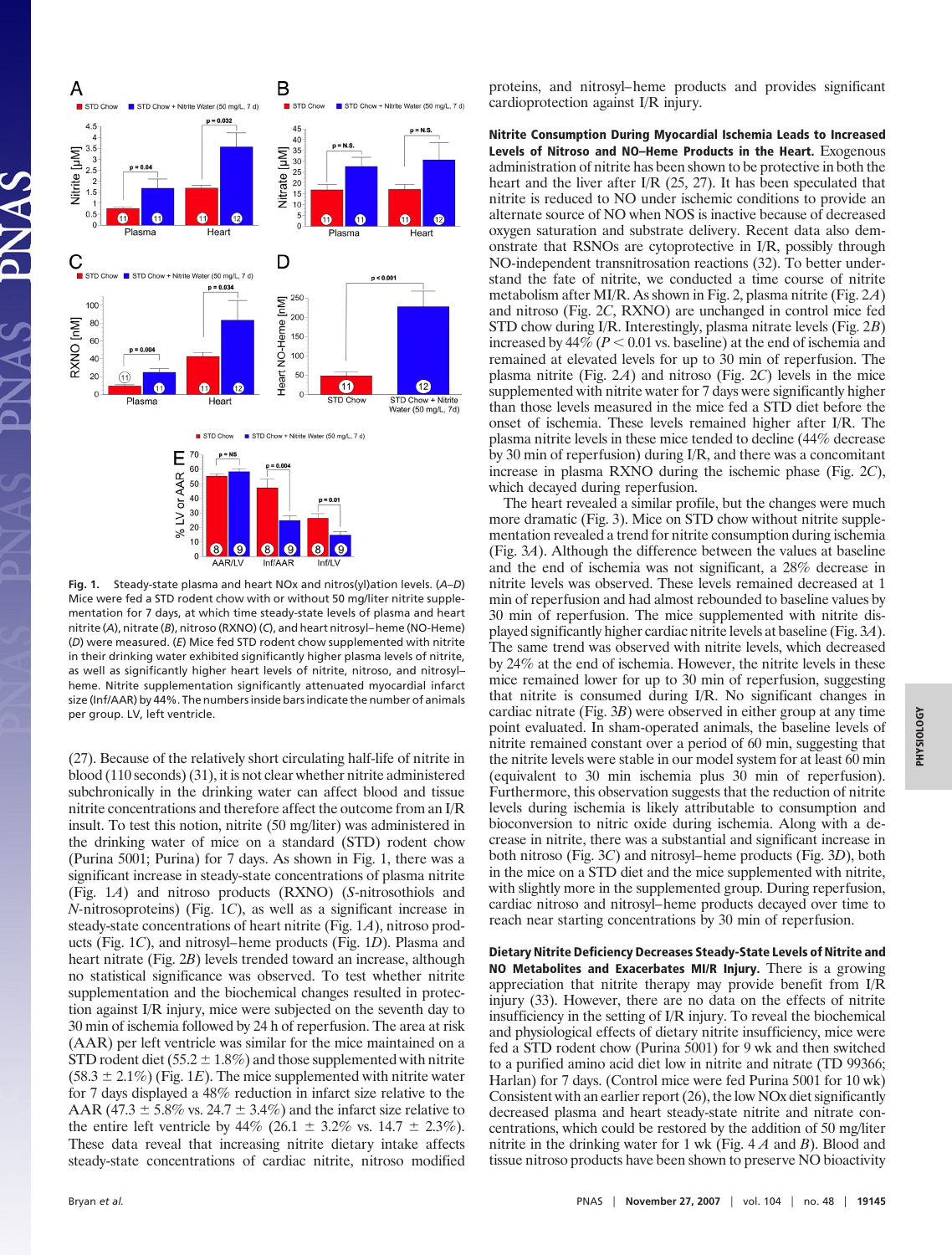

**Fig. 2.** Changes in plasma NOx and nitroso levels after MI/R. Mice fed a STD rodent chow with or without 50 mg/liter nitrite supplementation for 7 days were subjected to 30 min of left coronary artery ischemia followed by either 1 or 30 min of reperfusion. Plasma levels of nitrite (*A*), nitrate (*B*), and nitroso (*C*) were measured before ischemia (baseline), at the end of ischemia, at 1 min of reperfusion, and at 30 min of reperfusion. In the mice maintained on STD rodent chow, nitrite and nitroso levels remained unchanged during I/R, whereas nitrate levels increased during ischemia and remained at this elevated state during reperfusion. Mice supplemented with nitrite had higher baseline levels of nitrite, nitrate, and nitroso. The nitrite in these animals slowly declined over the course of I/R, whereas nitroso levels rose during ischemia and declined during reperfusion. Nitrate levels remained unchanged in these animals. **\***, *P* - 0.05; **\*\***, *P* - 0.01 vs. corresponding STD chow time point;  $t$ ,  $P < 0.01$  vs. STD chow baseline.

(34), and protein nitrosation modification confer cGMPindependent NO signaling events (35). We have previously shown that changes in dietary nitrite consumption affect cellular signaling events (26). Mice fed a low NOx diet for 1 wk demonstrated a significant reduction in plasma and heart nitroso levels compared with mice fed STD chow, which could be replenished and increased with 50 mg/liter nitrite in the drinking water for 1 wk (Fig. 4*C*). Nitrosyl–heme products (Fig. 4*D*) were also reduced in the mice fed a low NOx diet and replenished by nitrite supplementation in the drinking water. These data reveal that changes in dietary nitrite



**Fig. 3.** Changes in heart NOx, nitroso, and nitrosyl–heme levels after MI/R. Mice fed a STD rodent chow with or without 50 mg/liter nitrite supplementation for 7 days were subjected to 30 min of left coronary artery ischemia followed by 1 or 30 min of reperfusion. Myocardial levels of nitrite (*A*), nitrate (*B*), nitroso (*C*), and nitrosyl–heme (*D*) were measured before ischemia (baseline), at the end of ischemia, at 1 min of reperfusion, and at 30 min of reperfusion. Mice supplemented with nitrite had higher baseline levels of nitrite, nitrate, nitroso, and nitrosyl–heme. Nitrite was consumed during the ischemic phase in both groups of mice with a concomitant increase in nitroso and nitrosyl products. During reperfusion, nitroso and nitrosyl products declined to near baseline levels by 30 min of reperfusion. \*,  $P < 0.05$ ; \*\*,  $P < 0.01$ ; \*\*\*,  $P < 0.001$  vs. corresponding STD chow time point; †,  $P < 0.01$  vs. STD chow baseline; §,  $P < 0.05$ ; ‡,  $P < 0.07$ ;  $+$ ,  $P < 0.07$ ;  $+$ ,  $P < 0.07$ ;  $+$ ,  $P < 0.07$ ; 0.01 vs. STD chow plus nitrite water baseline.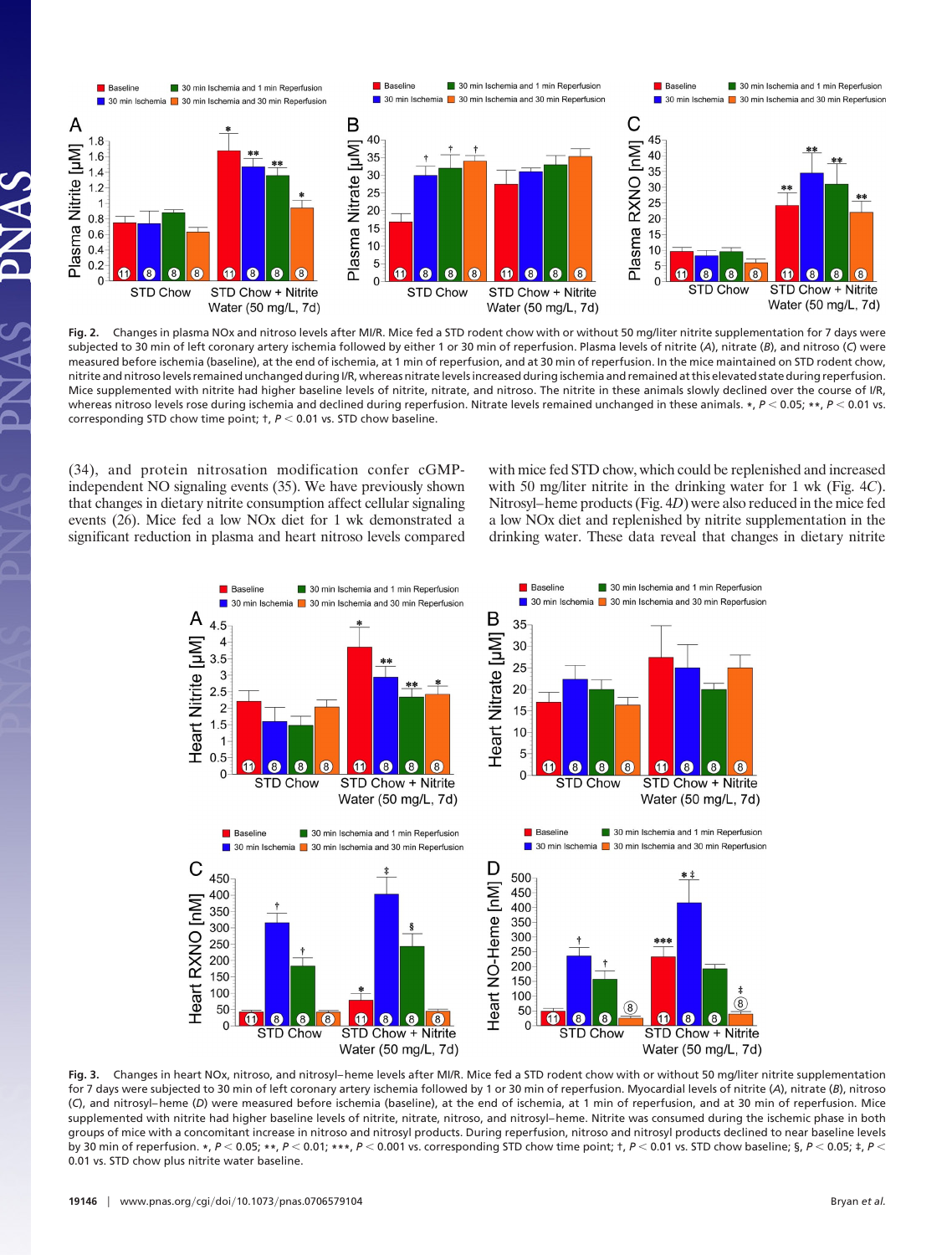

**Fig. 4.** Steady-state plasma and heart NOx and nitros(yl)ation levels in mice after nitrite insufficiency and supplementation. (*A*–*D*) Mice were fed a STD rodent chow or a low NOx chow with or without 50 mg/liter nitrite supplementation for 7 days, at which time steady-state levels of plasma and heart nitrite (*A*), nitrate (*B*), nitroso (*C*), and heart nitrosyl–heme (*D*) were measured. Consumption of low NOx chow resulted in a significant reduction in plasma and heart nitrite, nitrate, and nitroso, as well as heart nitrosyl–heme. The steady-state concentrations could be restored by supplementation of nitrite in the drinking water for 7 days. (*E*) Mice fed a low NOx diet for 7 days exhibited an exacerbated injury after MI/R. This increase in injury was reversed, however, in those animals fed a low NOx diet supplemented with nitrite. (*F*) Representative immunoblots of eNOS, iNOS, and nNOS from myocardial tissue homogenates of mice on STD chow and low NOx diet for 7 days. Animals on low NOx chow for 7 days did not show any changes in the protein expression of any of the isoforms of NOS. The numbers inside the bars indicate the number of animals per group.  $*$ ,  $P < 0.05$ ;  $**$ ,  $P < 0.01$ ;  $***$ ,  $P < 0.001$  vs. STD chow.

and/or nitrate consumption can affect steady-state concentrations of blood and tissue NO products/metabolites commonly used to assess NO production.

We next sought to determine whether dietary restriction of nitrite affected the severity of cardiac I/R injury. The decrease in steady-state nitrite concentrations in blood and heart was found to significantly exacerbate myocardial injury (Fig. 4*E*). The mice fed a low NOx diet displayed a 59% increase in myocardial infarct size relative to the AAR compared with mice fed a STD chow (29.0  $\pm$ 5.5% vs. 46  $\pm$  2.8%). To ensure the observed effect depended on NOx intake, and not attributable to an alteration in the nutritional value of the low NOx diet, a subset of mice on the low NOx diet were given 50 mg/liter sodium nitrite ad libitum in the drinking water to restore steady-state concentrations of blood and tissue nitrite. Nitrite supplementation in animals on the low NOx diet reversed the previously observed increase in myocardial infarct size by 57%  $(46.0 \pm 2.8 \text{ vs. } 20.4 \pm 3.6)$ . Additionally, mice fed the low NOx diet displayed a higher mortality rate (58% survival) 24 h postmyocardial infarction than mice on the STD rodent chow (71% survival). Likewise, survival improved in mice on the low NOx diet with nitrite-supplemented drinking water to 77%. Because nitrite is derived both from diet and oxidation of enzymatic NO production from NOS, we investigated potential compensatory changes in NOS expression after 1 wk on low NOx diet. Western blot analysis of myocardial tissue lysate revealed no significant alterations in NOS expression (eNOS, nNOS, and iNOS) (Fig. 4*F*). These data suggest that the increased injury is attributable to changes in steady-state concentrations of plasma and heart nitrite as a result of decreased dietary NOx consumption and not from changes in enzymatic NO production.

**Nitrate Supplementation Protects Against MI/R Injury by Increasing Steady-State Plasma and Heart Nitrite Levels.** Because ≈25% of plasma nitrate is actively taken up by the salivary glands and secreted (36) and  $\approx 20\%$  of this nitrate is reduced to nitrite by commensal bacteria in the mouth (37–39), we investigated whether oral nitrate supplementation would increase steady-state plasma and tissue levels of nitrite. To test this notion, nitrate (1 g/liter) was administered in the drinking water of mice on a STD rodent chow (Purina 5001) for 7 days. As shown in Fig. 5, there was a significant increase in steady-state concentrations of plasma nitrite (Fig. 5*A*) and nitroso products (Fig. 5*C*), as well as a significant increase in steady-state concentrations of heart nitrite (Fig. 5*A*), nitroso products (Fig. 5*C*), and nitrosyl–heme products (Fig. 5*D*). Plasma nitrate levels increased in the nitrate-supplemented group (Fig. 5*B*). Heart nitrate levels trended toward an increase, although no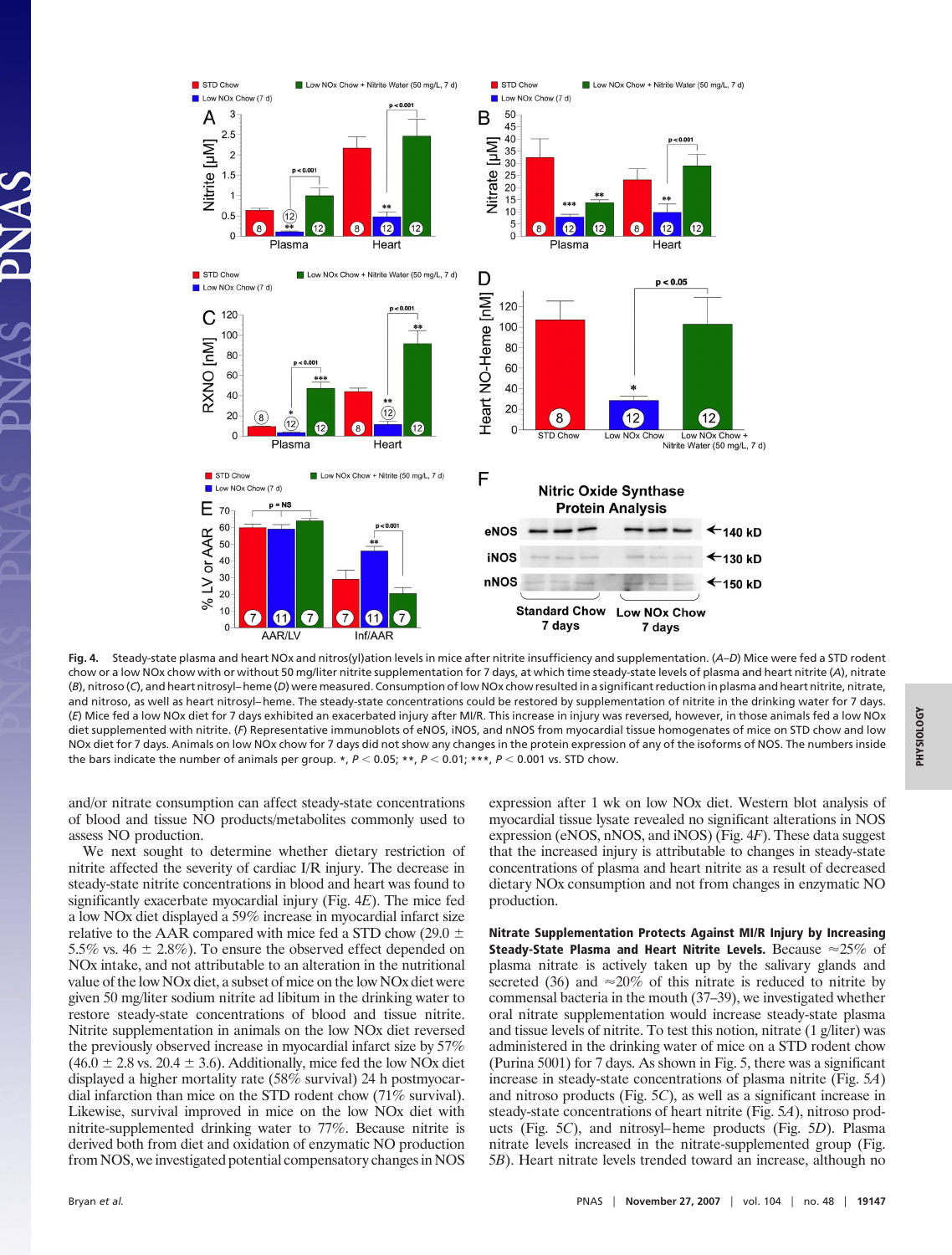

**Fig. 5.** Steady-state plasma and heart NOx and nitros(yl)ation levels. (*A*–*D*) Mice were fed a STD rodent chow with or without 1 g/liter nitrate supplementation for 7 days, at which time steady-state levels of plasma and heart nitrite (*A*), nitrate (*B*), nitroso (*C*), and heart nitrosyl–heme (*D*) were measured. (*E*) Mice fed STD rodent chow supplemented with nitrate (1 g/liter) in their drinking water exhibited significantly higher plasma levels of nitrite, as well as significantly higher heart levels of nitrite, nitroso, and nitrosyl–heme. Nitrate supplementation significantly attenuated myocardial infarct size (Inf/ AAR) by 33%. The numbers inside the bars indicate the number of animals per group.

Inf/AAR

 $Inf/LV$ 

 $\mathbf 0$ AAR/LV

statistical significance was observed. The observed increases in plasma and heart nitrite and nitroso/nitrosyl levels afforded significant protection (Fig. 5*E*) against MI/R injury.

### **Discussion**

The results of the present study demonstrate that modest changes in dietary nitrite and nitrate intake significantly alter steady-state concentrations of nitrite, nitroso modified proteins, and nitrosyl– heme products and that these biochemical changes have a profound outcome on the severity of acute myocardial infarction. It has long been appreciated that our diet exerts important long-term effects on vital body functions and impacts overall cardiovascular health and disease. There has been a well known connection between increased risk for cardiovascular disease (CVD) and poor diet, often involving high intake of saturated fat and limited fruit and vegetable intake, characteristic of a contemporary Western diet. However, dietary considerations usually focus on only fat and caloric intake with regard to preserving cardiovascular health but should now consider NOx intake as a dietary parameter for assessing cardiovascular risk. The data from this investigation reveal that mice are afforded significant cardioprotection from consuming 0.25 mg of nitrite per day and 5 mg of nitrate per day (assuming 5 ml of water consumption per day with 50 mg/liter nitrite and 1 g/liter nitrate). Interestingly, a report from the National Academy of Sciences (40) estimated, based on food consumption tables, that the average total nitrite and nitrate intake in the United States was 0.77 mg and 76 mg, respectively. Therefore, the cardioprotective levels reported in this current study can be achieved easily through increasing consumption of nitrite-/nitrate-rich foods. In fact, earlier

reports by Lundberg and Govoni have revealed that high intake of nitrate results in increased systemic nitrite levels (38), and, most recently, it has been reported that dietary nitrate reduces blood pressure in healthy volunteers (41). The present findings suggest the possibility that nitrite-/nitrate-rich foods may provide protection against cardiovascular conditions characterized by ischemia. An optimal diet may then consist of a sufficient supply of nitrite or nitrate for health and protection from I/R injury. Regular intake of nitrite-containing food, such as green leafy vegetables, may ensure that blood and tissue levels of nitrite and NO pools are maintained at a level sufficient to compensate for any disturbances in endogenous NO synthesis (42). Because low levels of supplemental nitrite have been shown to enhance blood flow (23), dietary sources of NO metabolites could therefore improve circulation and oxygen delivery. This dietary pathway, therefore, may provide not only essential nutrients for NO production but also a rescue or protective pathway for people at risk for CVD (16). Moreover, any intervention that increases blood and tissue concentrations of nitrite may also provide protection against I/R injury. The paramount question then becomes whether some humans at risk for CVD are nitrite deficient? Indeed, a recent study suggests that plasma nitrite levels progressively decrease with increasing cardiovascular risk (30). Therefore, modest changes in the diet to include NOx rich foods may offer benefit and protection from those at risk for a myocardial infarction.

We have previously shown that steady-state RSNOs are linked to steady-state nitrite concentrations under normoxic conditions (26). Nitrite can also be reduced to NO under anaerobic conditions (21). Because both NO and RSNOs have now been shown to be protective in the setting of I/R (27, 32), nitrite now becomes a critical molecule in that it can form both NO and RSNOs. We propose that nitrite serves two functions in the setting of I/R. First, it serves as a NOS-independent source of NO by which nitrite is reduced to NO during ischemia when NOS is inactive. Second, nitrite reacts with critical thiols to form RSNOs. This nitroso modification may act as a reversible protective shield that prevents irreversible oxidation of proteins and lipids during the oxidative burst of reperfusion, or it may alter protein or enzymatic function and thereby modulate protective signaling pathways. Aside from thiol modification, we propose that the nitroso products can also release  $NO$  or the  $NO<sup>+</sup>$  moiety during the reperfusion phase and act as a redox-sensitive NO donor (43). Incidentally, the release of  $NO<sup>+</sup>$  will result in the instantaneous reaction of  $NO<sup>+</sup>$  with water to regenerate nitrite. Our biochemical data support this notion by the increase in nitroso at the expense of nitrite, followed by the decay of nitroso over time during reperfusion. Therefore, adding supplemental nitrite provides protection during I/R by not only increasing plasma and tissue levels of nitrite but also increasing steady-state levels of nitroso. On the contrary, nitrite insufficiency leads to increased injury because there are not enough nitrite or nitroso products stored in blood or tissue to perform these actions.

With one in every three men and one in every 10 women in the United States expected to develop CVD before reaching the age of 60 years (44), it is critical to examine preventive measures that promote cardiovascular health. NOx have generally been regarded as harmful substances because of their propensity to form *N*nitrosamines, some of which are known carcinogens, but a causative link between nitrite or nitrate exposure and cancer is still missing (45). These data demonstrating protective effects of dietary NOx, along with numerous other reports suggesting the cardioprotective nature of dietary NOx (41, 42), warrant a paradigm shift on the nature of nitrite and nitrate in physiology and the food technologies industry. In summary, the findings of this current study demonstrate the influence of dietary NOx intake on plasma and myocardial levels of nitrite and NO and illustrate the cytoprotective effects of dietary NOx supplementation and consequences of NOx deficiency on the pathophysiology of MI/R injury. Furthermore, these data